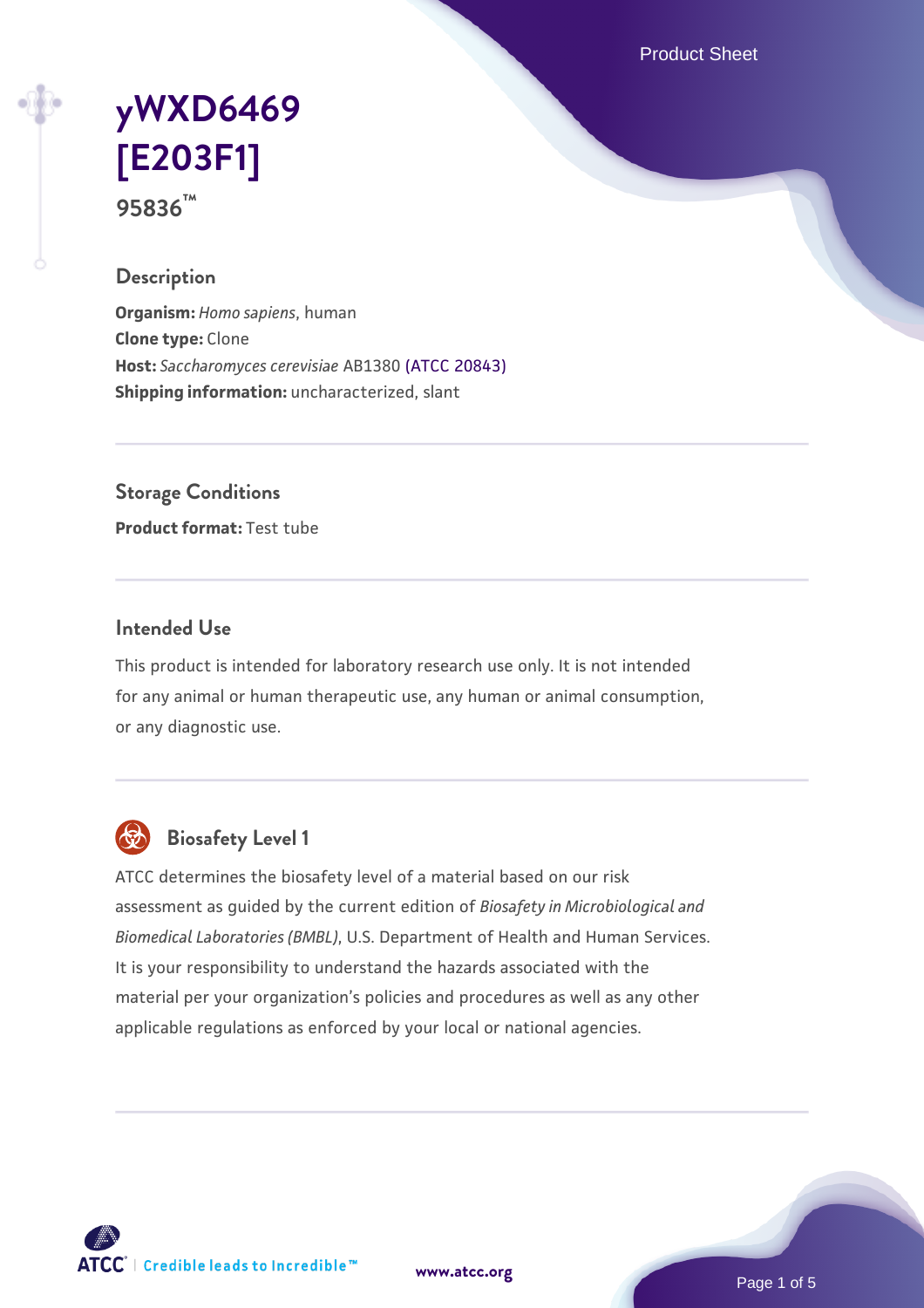## **Certificate of Analysis**

For batch-specific test results, refer to the applicable certificate of analysis that can be found at www.atcc.org.

#### **Insert Information**

**Type of DNA:** genomic **Genome:** Homo sapiens **Chromosome:** X **Gene name:** DNA Segment **Gene product:** DNA Segment **Contains complete coding sequence:** Unknown

#### **Vector Information**

**Type of vector:** YAC **Markers:** SUP4; URA3; TRP1

## **Growth Conditions**

**Medium:**  [ATCC Medium 1245: YEPD](https://www.atcc.org/-/media/product-assets/documents/microbial-media-formulations/1/2/4/5/atcc-medium-1245.pdf?rev=705ca55d1b6f490a808a965d5c072196) **Temperature:** 30°C

## **Notes**

More information may be available from ATCC (http://www.atcc.org or 703- 365-2620).

## **Material Citation**

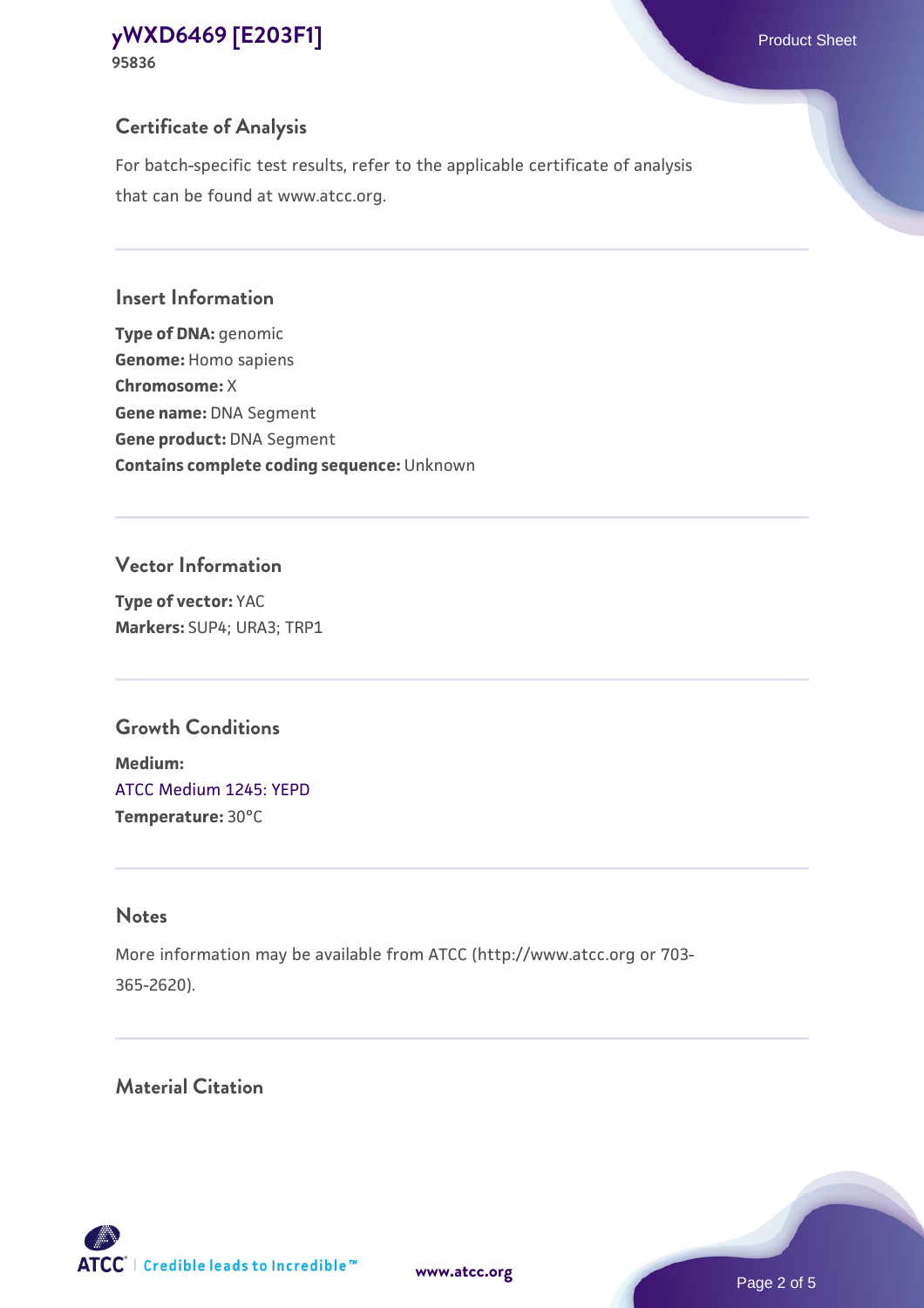If use of this material results in a scientific publication, please cite the material in the following manner: yWXD6469 [E203F1] (ATCC 95836)

#### **References**

References and other information relating to this material are available at www.atcc.org.

## **Warranty**

The product is provided 'AS IS' and the viability of  $ATCC<sup>®</sup>$  products is warranted for 30 days from the date of shipment, provided that the customer has stored and handled the product according to the information included on the product information sheet, website, and Certificate of Analysis. For living cultures, ATCC lists the media formulation and reagents that have been found to be effective for the product. While other unspecified media and reagents may also produce satisfactory results, a change in the ATCC and/or depositor-recommended protocols may affect the recovery, growth, and/or function of the product. If an alternative medium formulation or reagent is used, the ATCC warranty for viability is no longer valid. Except as expressly set forth herein, no other warranties of any kind are provided, express or implied, including, but not limited to, any implied warranties of merchantability, fitness for a particular purpose, manufacture according to cGMP standards, typicality, safety, accuracy, and/or noninfringement.

#### **Disclaimers**

This product is intended for laboratory research use only. It is not intended for any animal or human therapeutic use, any human or animal consumption,





Page 3 of 5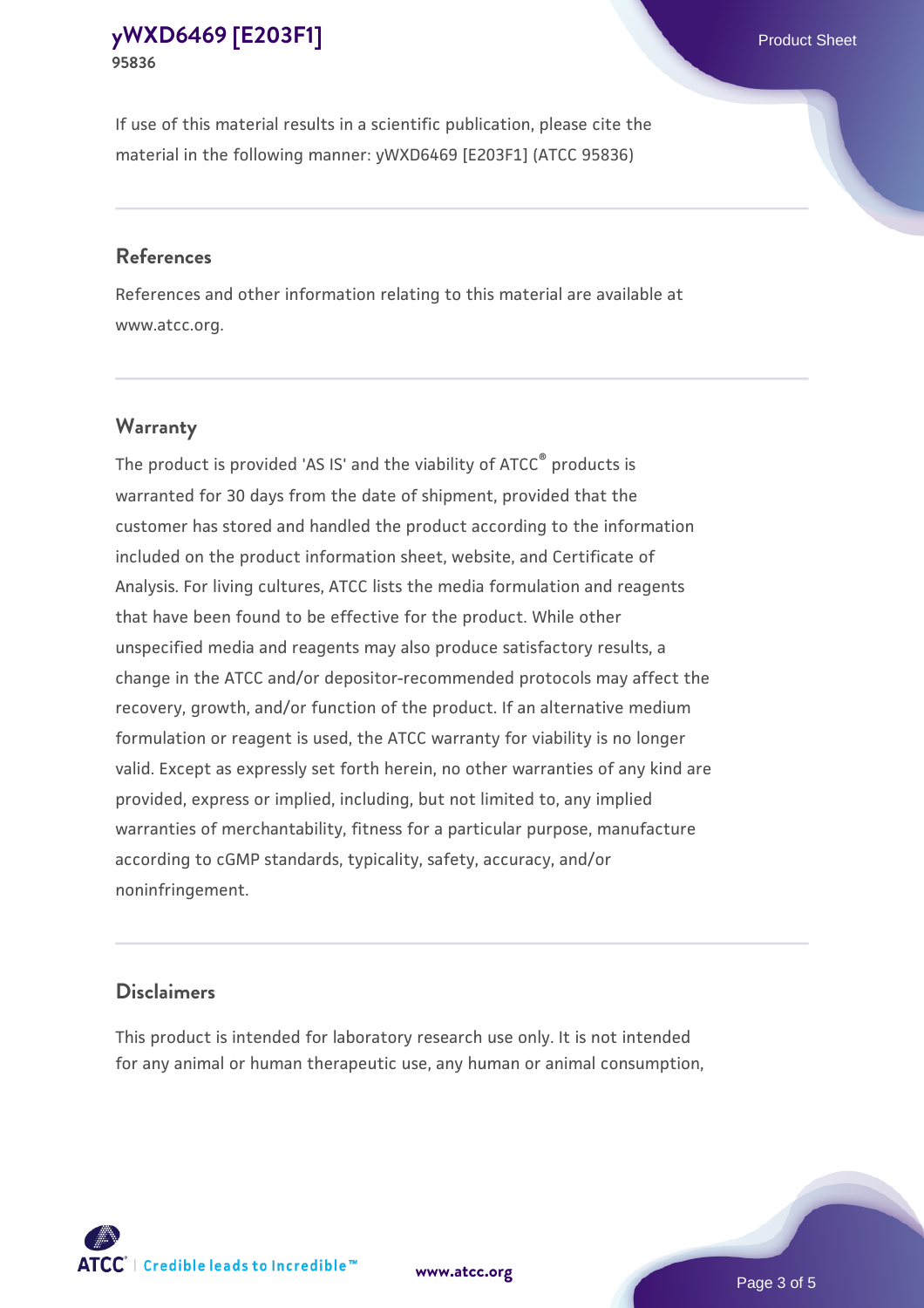or any diagnostic use. Any proposed commercial use is prohibited without a license from ATCC.

While ATCC uses reasonable efforts to include accurate and up-to-date information on this product sheet, ATCC makes no warranties or representations as to its accuracy. Citations from scientific literature and patents are provided for informational purposes only. ATCC does not warrant that such information has been confirmed to be accurate or complete and the customer bears the sole responsibility of confirming the accuracy and completeness of any such information.

This product is sent on the condition that the customer is responsible for and assumes all risk and responsibility in connection with the receipt, handling, storage, disposal, and use of the ATCC product including without limitation taking all appropriate safety and handling precautions to minimize health or environmental risk. As a condition of receiving the material, the customer agrees that any activity undertaken with the ATCC product and any progeny or modifications will be conducted in compliance with all applicable laws, regulations, and guidelines. This product is provided 'AS IS' with no representations or warranties whatsoever except as expressly set forth herein and in no event shall ATCC, its parents, subsidiaries, directors, officers, agents, employees, assigns, successors, and affiliates be liable for indirect, special, incidental, or consequential damages of any kind in connection with or arising out of the customer's use of the product. While reasonable effort is made to ensure authenticity and reliability of materials on deposit, ATCC is not liable for damages arising from the misidentification or misrepresentation of such materials.

Please see the material transfer agreement (MTA) for further details regarding the use of this product. The MTA is available at www.atcc.org.

## **Copyright and Trademark Information**

© ATCC 2021. All rights reserved.

ATCC is a registered trademark of the American Type Culture Collection.



**[www.atcc.org](http://www.atcc.org)**

Page 4 of 5